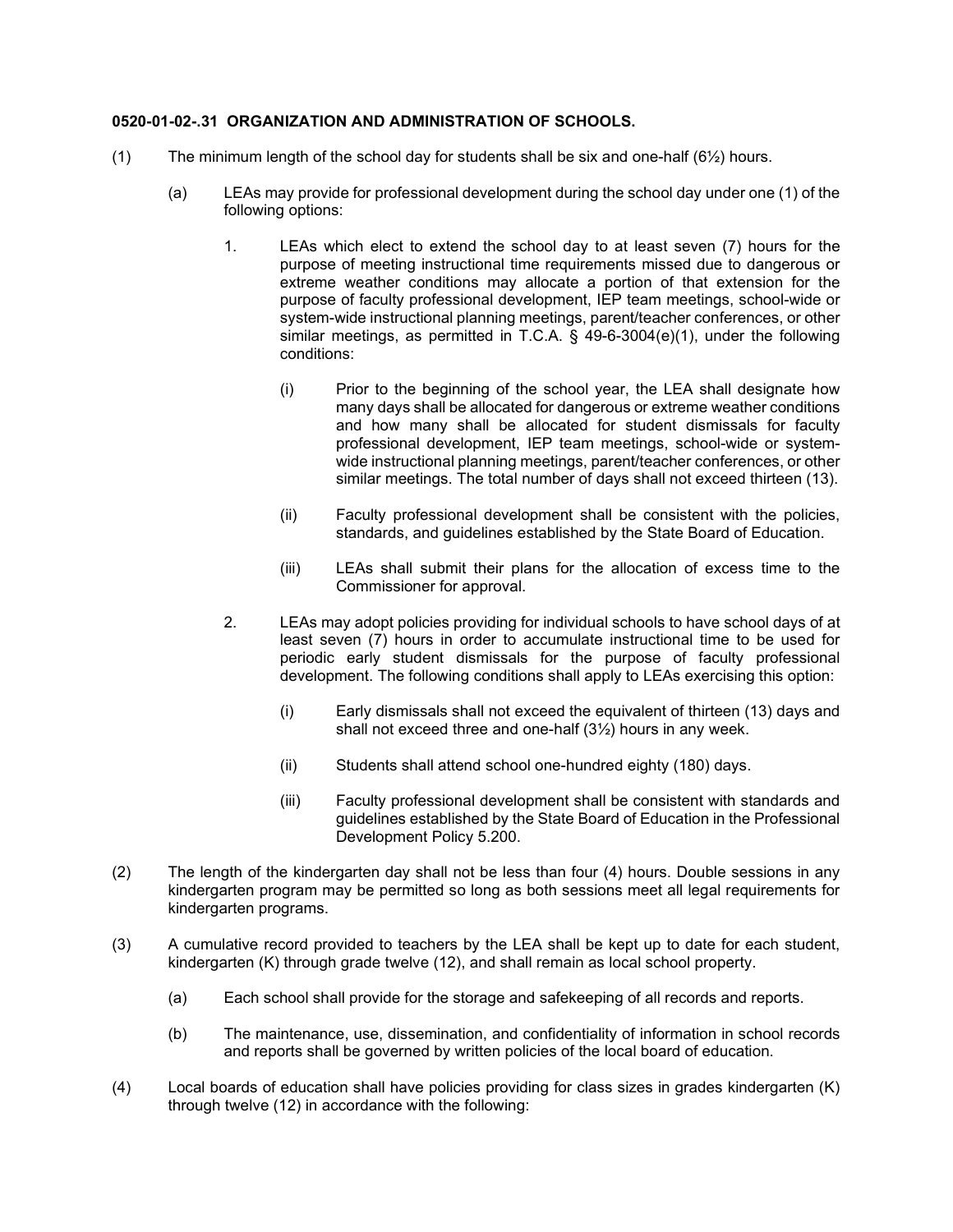| Grade Level          | Average Class Size | Maximum Class Size |
|----------------------|--------------------|--------------------|
| $K-3$                |                    | 25                 |
| $4-6$                | 25                 | 30                 |
| $7-12$               | 30                 | 35                 |
| Career and Technical | 20                 | 25                 |
| Education            |                    |                    |

- (a) The average class size for a grade level unit (such as the unit K-3) shall not exceed the stated average, although individual classes within that grade level unit may exceed the average.
- (b) No class shall exceed the prescribed maximum size.
- (c) The average class size and the maximum class size shall be based on regular classroom teaching positions pursuant to T.C.A. § 49-1-104(c).
- (d) Class size limits may be exceeded in such areas as keyboarding and instrumental and vocal music classes, provided that the effectiveness of the instructional program in these areas is not impaired.
- (e) LEAs may seek a waiver from the Commissioner to extend the Career and Technical Education (CTE) class size average in grades nine through twelve (9-12), provided that individual class sizes do not exceed the maximum class size set for CTE classes.
- (f) LEAs shall not establish split-grade classes for the purpose of complying with the provisions of the class size averages and maximums. However, these provisions do not prevent LEAs from using multi-aged classes.
- (g) Local boards of education must approve the establishment of any split-grade classes for any purpose, provided that split-grade classes shall not be established for the purpose of compliance with the provisions herein.
- (h) The average class size specified for the grade levels involved in split-grade classes will be the maximum size allowed in such classes.
- (5) Teachers shall be on duty at least seven (7) hours per day and such additional time as the LEA requires.
- (6) Local boards of education shall provide full-time classroom teachers in grades kindergarten (K) through twelve (12) with individual duty-free planning periods during the established instructional day.
	- (a) Individual planning time shall consist of two and one-half  $(2\frac{1}{2})$  hours each week during which teachers have no other assigned duties or responsibilities other than planning for instruction. The two and one-half  $(2<sup>j</sup>/<sub>2</sub>)$  hours may be divided on a daily or other basis.
	- (b) In schools providing a lunch period for students, all teachers shall be provided each day with a lunch period during which they shall not have assigned duties. The lunch period for each teacher shall be at least the same amount of time as that allowed for students. Individual duty-free planning time shall not occur during any period that teachers are entitled to duty-free lunch.
	- (c) Any LEA which is providing an individual duty-free planning period by extending the school day by thirty (30) minutes as of the beginning of the 2000-01 school year may continue such practice and satisfy the planning time requirements.